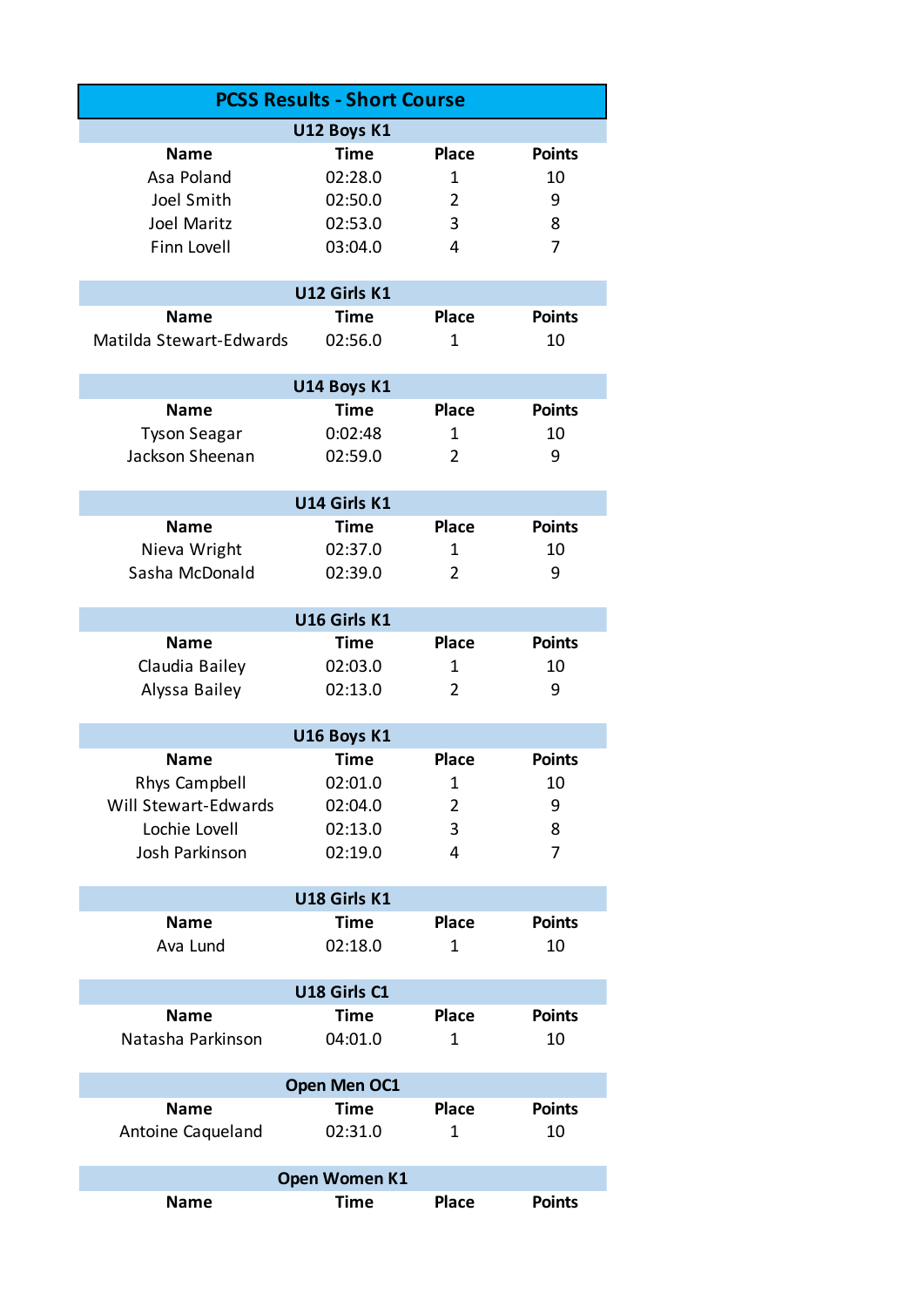| Sam Blanchard        | 0:02:06          | $\mathbf 1$    | 10            |  |  |  |
|----------------------|------------------|----------------|---------------|--|--|--|
| Hannah Lund          | 02:35.0          | 2              | 9             |  |  |  |
| Hayley Sly           | 02:44.0          | 3              | 8             |  |  |  |
|                      |                  |                |               |  |  |  |
| Vet 35 Men K1        |                  |                |               |  |  |  |
| <b>Name</b>          | <b>Time</b>      | <b>Place</b>   | <b>Points</b> |  |  |  |
| Dave Martiz          | 02:09.0          | $\mathbf{1}$   | 10            |  |  |  |
| Paraka Mitchell      | 02:22.0          | 2              | 9             |  |  |  |
|                      |                  |                |               |  |  |  |
|                      | Vet 45 Men K1    |                |               |  |  |  |
| <b>Name</b>          | <b>Time</b>      | <b>Place</b>   | <b>Points</b> |  |  |  |
| Matt Ingerman        | 01:51.0          | 1              | 10            |  |  |  |
| Jason Keating        | 01:58.0          | $\overline{2}$ | 9             |  |  |  |
| Justin Wright        | 02:03.0          | 3              | 8             |  |  |  |
| <b>Steve Poland</b>  | 02:35.0          | 4              | 7             |  |  |  |
| Matt Honeyman        | 02:48.0          | 5              | 6             |  |  |  |
|                      |                  |                |               |  |  |  |
|                      | Vet 45 Men V1    |                |               |  |  |  |
| <b>Name</b>          | Time             | <b>Place</b>   | <b>Points</b> |  |  |  |
| Antoine Caquelard    | 02:31.0          | 1              | 10            |  |  |  |
|                      |                  |                |               |  |  |  |
|                      | Vet 45 Women OC1 |                |               |  |  |  |
| <b>Name</b>          | <b>Time</b>      | <b>Place</b>   | <b>Points</b> |  |  |  |
| Sue Jones            | 03:22.0          | 1              | 10            |  |  |  |
|                      |                  |                |               |  |  |  |
|                      | Vet 55 Women K1  |                |               |  |  |  |
| <b>Name</b>          | <b>Time</b>      | <b>Place</b>   | <b>Points</b> |  |  |  |
| Nicky Donaldson      | 02:36.0          | 1              | 10            |  |  |  |
| Lyn McKenzie         | 02:48.0          | 2              | 9             |  |  |  |
|                      |                  |                |               |  |  |  |
|                      | Vet 55 Women Ski |                |               |  |  |  |
| Name                 | <b>Time</b>      | <b>Place</b>   | <b>Points</b> |  |  |  |
| Helyn Hellermeier    | 02:38.0          | $\mathbf{1}$   | 10            |  |  |  |
|                      | Vet 55 Men Ski   |                |               |  |  |  |
| <b>Name</b>          | <b>Time</b>      | <b>Place</b>   | <b>Points</b> |  |  |  |
| Mark Laraghy         | 02:32.0          | 1              | 10            |  |  |  |
|                      |                  |                |               |  |  |  |
| Vet 55 Men K1        |                  |                |               |  |  |  |
| <b>Name</b>          | Time             | <b>Place</b>   | <b>Points</b> |  |  |  |
| <b>Stuart Byrson</b> | 02:09.0          | 1              | 10            |  |  |  |
| Nathan Grose         | 0:02:24          | 2              | 9             |  |  |  |
| Mark Richard         | 02:28.0          | 3              | 8             |  |  |  |
| John Robinson        | 02:44.0          | 4              | 7             |  |  |  |
|                      |                  |                |               |  |  |  |
| Vet 55 Women OC1     |                  |                |               |  |  |  |
| <b>Name</b>          | <b>Time</b>      | <b>Place</b>   | <b>Points</b> |  |  |  |
| Wanita Ngamotu       | 03:21.0          | 1              | 10            |  |  |  |
|                      |                  |                |               |  |  |  |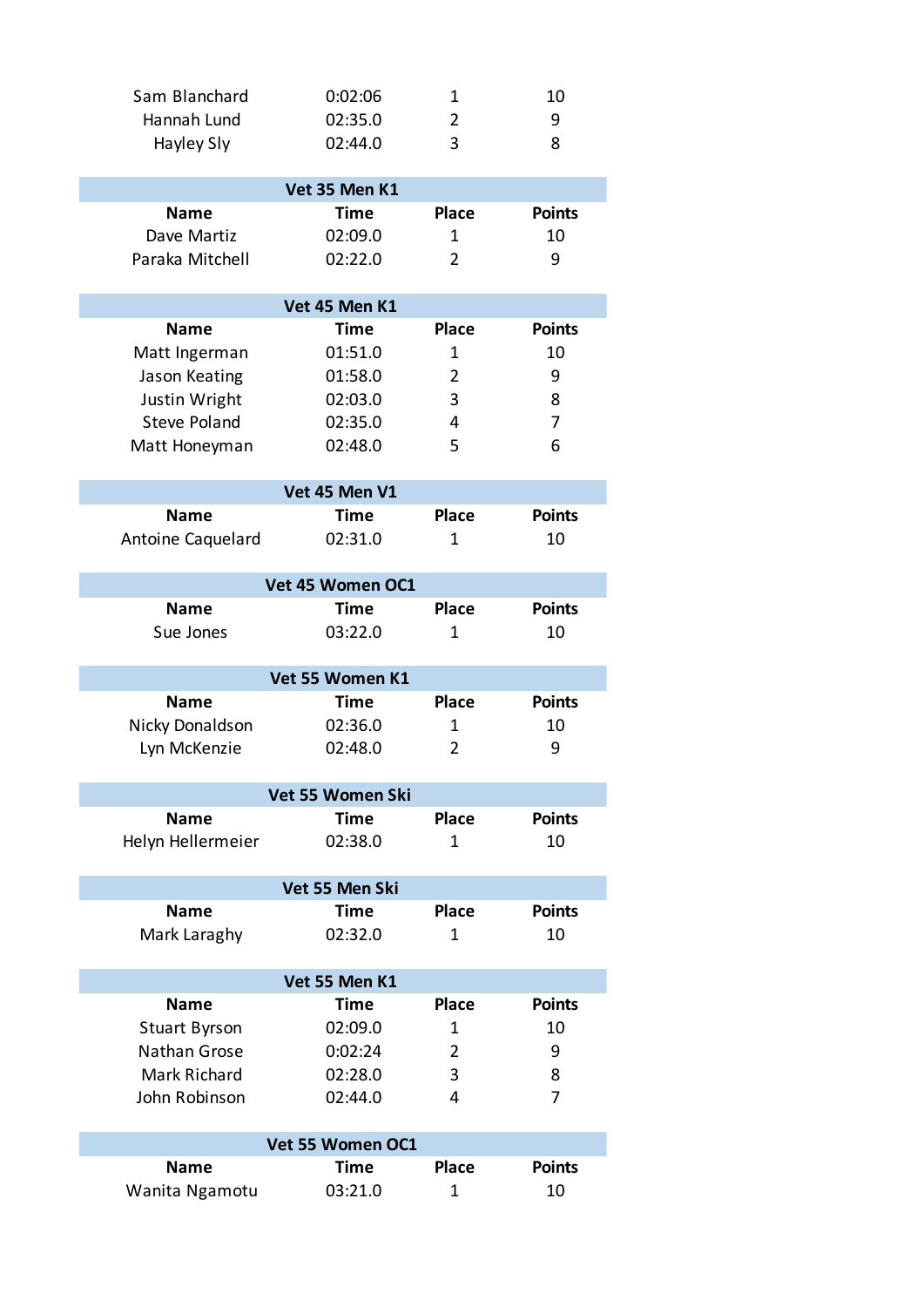| Vet 55 Men OC1       |         |                |               |  |  |  |
|----------------------|---------|----------------|---------------|--|--|--|
| <b>Name</b>          | Time    | <b>Place</b>   | <b>Points</b> |  |  |  |
| <b>Gerard Tapine</b> | 03:06.0 | 1              | 10            |  |  |  |
|                      |         |                |               |  |  |  |
| Vet 65 Women TK1     |         |                |               |  |  |  |
| <b>Name</b>          | Time    | <b>Place</b>   | <b>Points</b> |  |  |  |
| Nadia O'Carrol       | 03:20.0 | 1              | 10            |  |  |  |
|                      |         |                |               |  |  |  |
| Vet 65 Men K1        |         |                |               |  |  |  |
| <b>Name</b>          | Time    | <b>Place</b>   | <b>Points</b> |  |  |  |
| <b>Russel Lutton</b> | 02:33.0 | 1              | 10            |  |  |  |
| John Donkersloot     | 03:00.0 | $\overline{2}$ | 9             |  |  |  |
|                      |         |                |               |  |  |  |
| Vet 65 Men OC1       |         |                |               |  |  |  |
| <b>Name</b>          | Time    | <b>Place</b>   | <b>Points</b> |  |  |  |
| Robert Deering       | 02:54.0 | 1              | 10            |  |  |  |
|                      |         |                |               |  |  |  |
| Vet 65 Men Ski       |         |                |               |  |  |  |
| <b>Name</b>          | Time    | <b>Place</b>   | <b>Points</b> |  |  |  |
| Greg Wiltshire       | 02:45.0 | 1              | 10            |  |  |  |